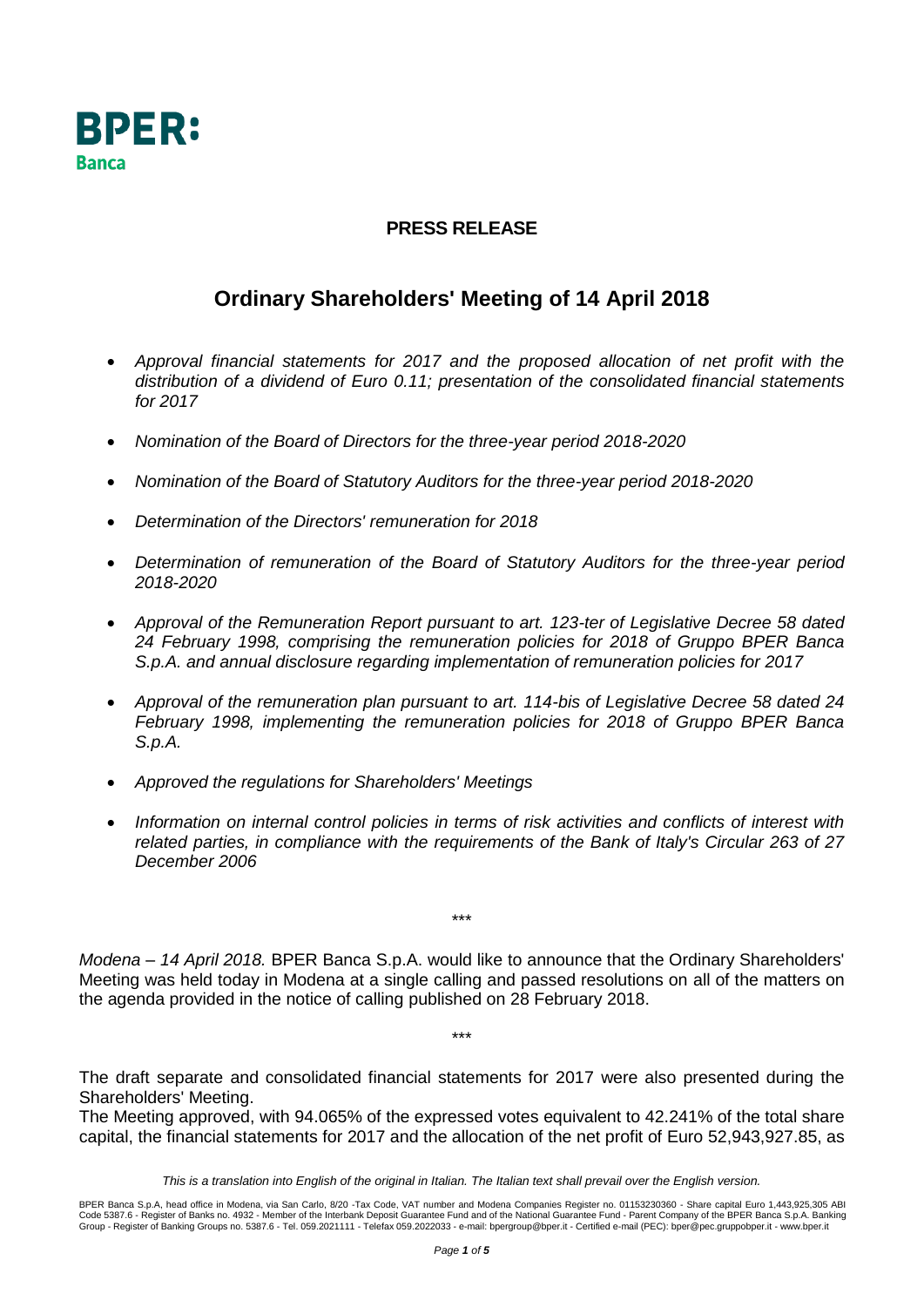proposed by the Board of Directors, with the distribution of a dividend in cash of Euro 0.11 gross for each of the 481,308,435 shares representing the share capital (excluding those held in portfolio at the ex-dividend date: no. 455,458 the same today as at 31 December 2016).

The dividend is subject to withholding tax or forms part of taxable income to a varying extent depending on the status of the recipient. It should be noted that, according to the Ministerial Decree of 2 April 2008, for tax purposes, the entire dividend is considered earnings produced up to the year in progress at 31 December 2007.

According to Borsa Italiana S.p.A.'s calendar, payment of the approved dividend will take place from 23 May 2018. As regards its market price, BPER's stock will go ex-coupon on Monday, 21 May 2018, while the record date is scheduled for Tuesday, 22 May 2018.

In this connection, we would also recall the press release published on 8 March 2018, following the resolution of the Board of Directors to approve the draft separate financial statements 2017, with the separate and consolidated balance sheet and income statement of BPER as attachments.

\*\*\*

The Shareholders' Meeting appointed the Board of Directors for the three-year period 2018-2020, using the list voting system.

The results of the vote are shown below.

List no. 1

- 1) Mr. Alessandro Vandelli
- 2) Mr. Riccardo Barbieri
- 3) Mr. Massimo Belcredi (*independent*)
- 4) Ms. Mara Bernardini (*independent*)
- 5) Mr. Luciano Filippo Camagni (*independent*)
- 6) Mr. Giuseppe Capponcelli (*independent*)
- 7) Mr. Pietro Ferrari
- 8) Ms. Elisabetta Gualandri (*independent*)
- 9) Ms. Ornella Rita Lucia Moro (*independent*)
- 10) Mr. Noera Mario (*independent*)
- 11) Ms. Rossella Schiavini (*independent*)
- 12) Ms. Valeria Venturelli (*independent*)
- 13) Mr. Costanzo Jannotti Pecci (*independent*)
- 14) Ms. Valeriana Maria Masperi (*independent*)
- 15) Mr. Marotta Roberto (*independent*)

List no. 1 obtained no. 159,685,742 votes (73.366% of expressed votes and 33.177% of the total share capital).

List no. 2

- 1) Ms. Roberta Marracino (*independent*)
- 2) Mr. Alessandro Robin Foti (*independent*)
- 3) Ms. Marisa Pappalardo (*independent*)

List no. 2 obtained no. 57,699,009 votes (26.509% of expressed votes and 11.988% of the total share capital).

Votes against of all lists no. 116,144 (0.053% of expressed votes and 0.024% of the total share capital).

Abstained no. 50,738 (0.023% of expressed votes and 0.010% of the total share capital). Absent of all lists no. 105,701 (0.049% of expressed votes and 0.022% of the total share capital).

*This is a translation into English of the original in Italian. The Italian text shall prevail over the English version.*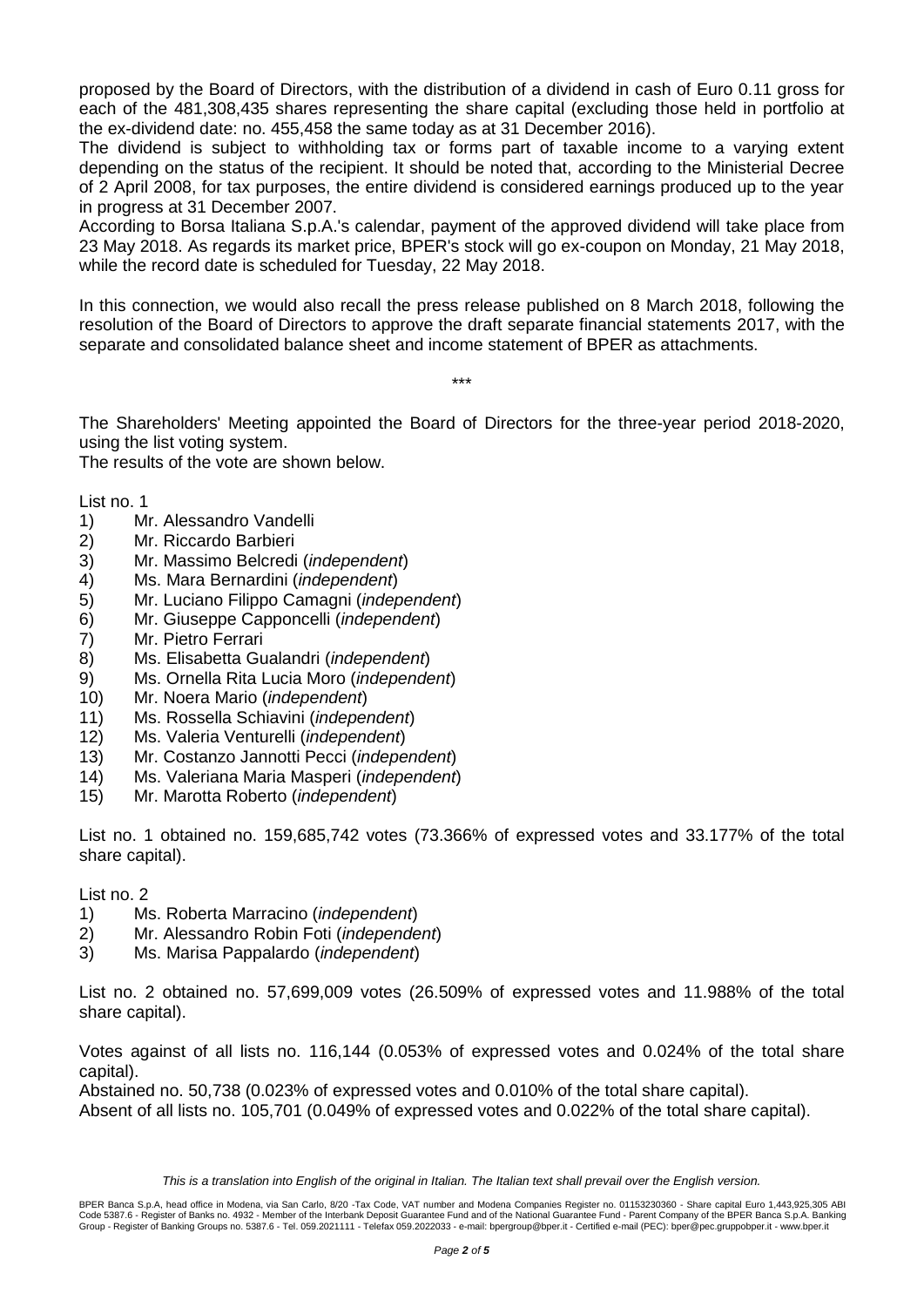Pursuant to the provisions of art. 19 of the Articles of Association, the following Directors were therefore elected: Mr. Alessandro Vandelli, Mr. Riccardo Barbieri, Mr. Massimo Belcredi (*independent*), Ms. Mara Bernardini (*independent*), Mr. Luciano Filippo Camagni (*independent*), Mr. Giuseppe Capponcelli (*independent*), Mr. Pietro Ferrari, Ms. Elisabetta Gualandri (*independent*), Ms. Ornella Rita Lucia Moro (*independent*), Mr. Noera Mario (*independent*), Ms. Rossella Schiavini (*independent*), Ms. Valeria Venturelli (*independent*) - drawn from List no. 1 – Ms. Roberta Marracino (*independent*), Mr. Alessandro Robin Foti (*independent*), Ms. Marisa Pappalardo (*independent*) – drawn from List no. 2 – the Junior Minority List.

In accordance with the transitional provision contained in art. 17 of the Articles of Association, the mandate of these Directors will last for three year, 2018-2020.

The fit and proper assessment in accordance with the Legislative Decree no. 58 dated 24 February 1998 (CFA) and the Code of Conduct for listed companies, will be carried out in a forthcoming meeting of the Board of Directors, in compliance with the current legislation.

The *curriculum vitae* of each person elected is available in the lists documentation on the BPER Banca's website www.bper.it – Area Istituzionale > Governance > Corporate Bodies > Shareholders' Meeting.

\*\*\*

The Shareholders' Meeting appointed the Statutory Auditors for the three year period 2018-2020, using the list voting system.

The results of the vote are shown below.

List no. 1

Candidates as standing Statutory Auditors:

- 1) Mr. Giacomo Ramenghi
- 2) Ms. Serena Gatteschi
- 3) Mr. Giuseppe Sancetta
- 4) Mr. Giampaolo Gabbi
- 5) Ms. Laura Ciambellotti

Candidates as alternate Statutory Auditors:

- 1) Mr. Paolo De Mitri
- 2) Ms. Rosalba Casiraghi

List no. 1 obtained no. 17,241,289 votes (8.709% of expressed votes and 3.582% of the total share capital).

## List no. 2

Candidates as standing Statutory Auditors:

- 1) Mr. Antonio Mele
- 2) Ms. Diana Rizzo
- 3) Ms. Francesca Sandrolini
- 4) Mr. Vincenzo Tardini
- 5) Mr. Alessandro Stradi

Candidates as alternate Statutory Auditors:

- 1) Mr. Pier Paolo Ferrari
- 2) Ms. Cristina Calandra Buonaura

List no. 2 obtained no. 165,292,110 votes (83.489% of expressed votes and 34.342% of the total share capital).

*This is a translation into English of the original in Italian. The Italian text shall prevail over the English version.*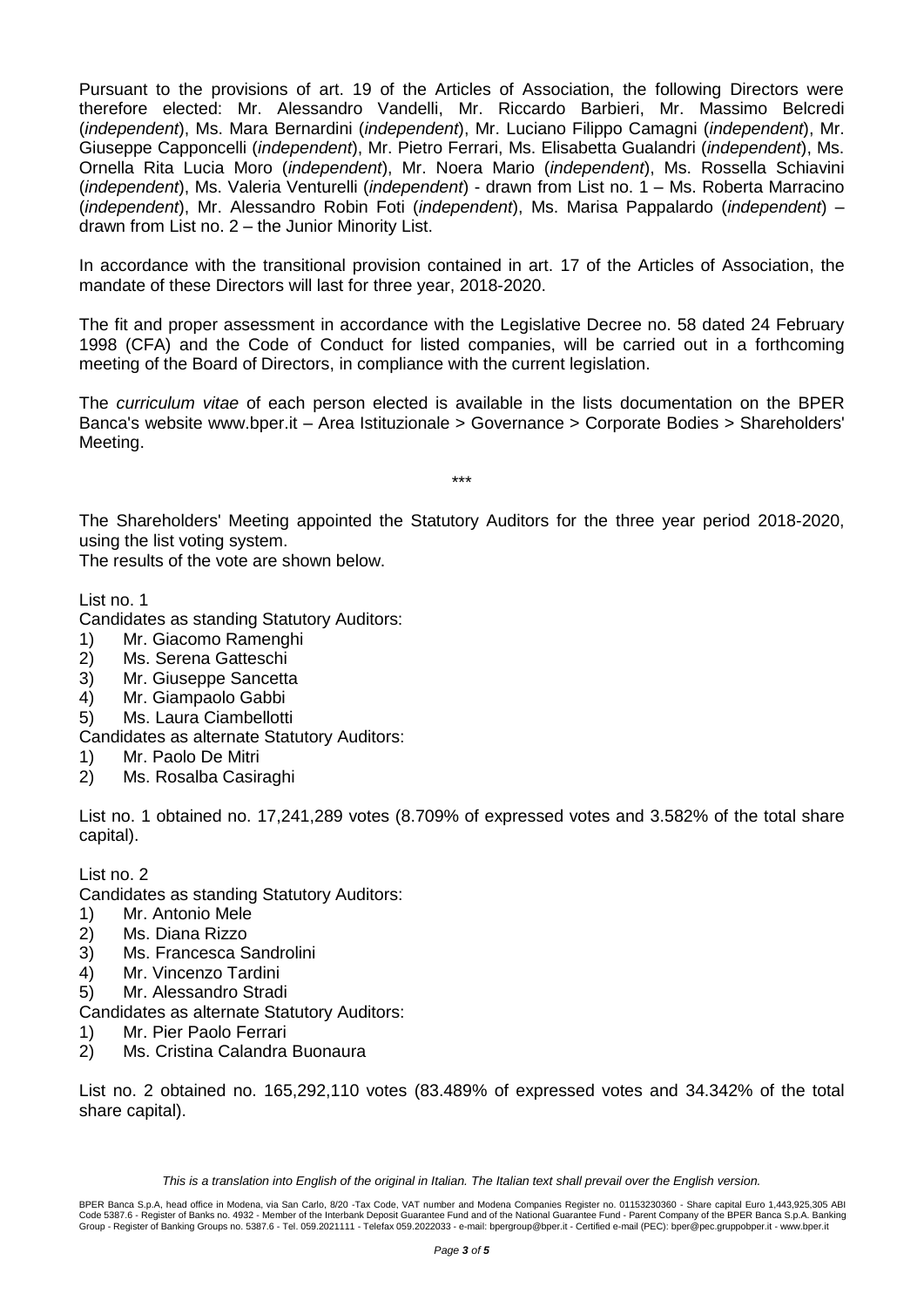Votes against of all lists no. 329,364 (0.166% of expressed votes and 0.068% of the total share capital).

Abstained no. 755,081 (0.381% of expressed votes and 0.157% of the total share capital). Absent of all lists no. 14,363,302 (7.255% of expressed votes and 2.984% of the total share capital).

Pursuant to the provisions of art. 33 of the Articles of Association, the following Statutory Auditors were therefore elected for the three year period 2018-2020:

(i) as standing Statutory Auditors: Mr. Antonio Mele, Ms. Diana Rizzo, Ms. Francesca Sandrolini and Mr. Vincenzo Tardini - drawn from List no. 2 - and Mr. Giacomo Ramenghi, Chairman - drawn from List no. 1;

(ii) as alternate Auditors: Ms. Cristina Calandra Buonaura - drawn from List no. 2 - and Mr. Paolo De Mitri - drawn from List no. 1.

The fit and proper assessment in accordance with the Legislative Decree no. 58 dated 24 February 1998 (CFA) and the Code of Conduct for listed companies, will be carried out in a forthcoming meeting of the Board of Directors, in compliance with the current legislation.

The *curriculum vitae* of each person elected is available in the lists documentation on the BPER Banca's website www.bper.it – Area Istituzionale > Governance > Corporate Bodies > Shareholders' Meeting.

\*\*\*

The Shareholders passed the following resolutions on remuneration.

They determined, with 70.253% of the expressed votes equivalent to 31.481% of the total share capital, the amount of the Directors' remuneration for 2018 and with 70.368% of the expressed votes equivalent to 31.443% of the total share capital, the amount of the Statutory Auditors for the three year period 2018-2020.

They approved, with 69.721% of the expressed votes equivalent to 30.848% of the total share capital, the Remuneration Report pursuant to art. 123-ter of Legislative Decree no. 58 dated 24 February 1998, comprising the remuneration policies for 2017 of Gruppo BPER Banca S.p.A. The annual report on implementation of the remuneration policies for 2017 was submitted to the Shareholders' Meeting for information purposes.

They approved, with 69.807% of the expressed votes equivalent to 30.874% of the total share capital, the "Phantom Stock Plan 2018". Subject to specific conditions of activation, the Plan envisages the free and personal allocation for key personnel of the Group of a certain quantity of "phantom stock" that gives each recipient the right to receive, on maturity of periods of deferment and/or retention, a cash bonus equivalent to the market value of the Bank's shares on set dates.

They approved with 94.093% of the expressed votes equivalent to 41.604% of the total share capital, the regulations for Shareholders' Meetings.

Lastly, information on internal control policies has been given in terms of risk activities and conflicts of interest with related parties, in compliance with the requirements of the Bank of Italy's Circular 263 of 27 December 2006.

As per arts. 77 and 85 of CONSOB Resolution 11971/99, the minutes of the Shareholders' Meeting will be made available to the general public by the legal deadline.

\*\*\*

*This is a translation into English of the original in Italian. The Italian text shall prevail over the English version.*

BPER Banca S.p.A, head office in Modena, via San Carlo, 8/20 -Tax Code, VAT number and Modena Companies Register no. 01153230360 - Share capital Euro 1,443,925,305 ABI<br>Code 5387.6 - Register of Banks no. 4932 - Member of